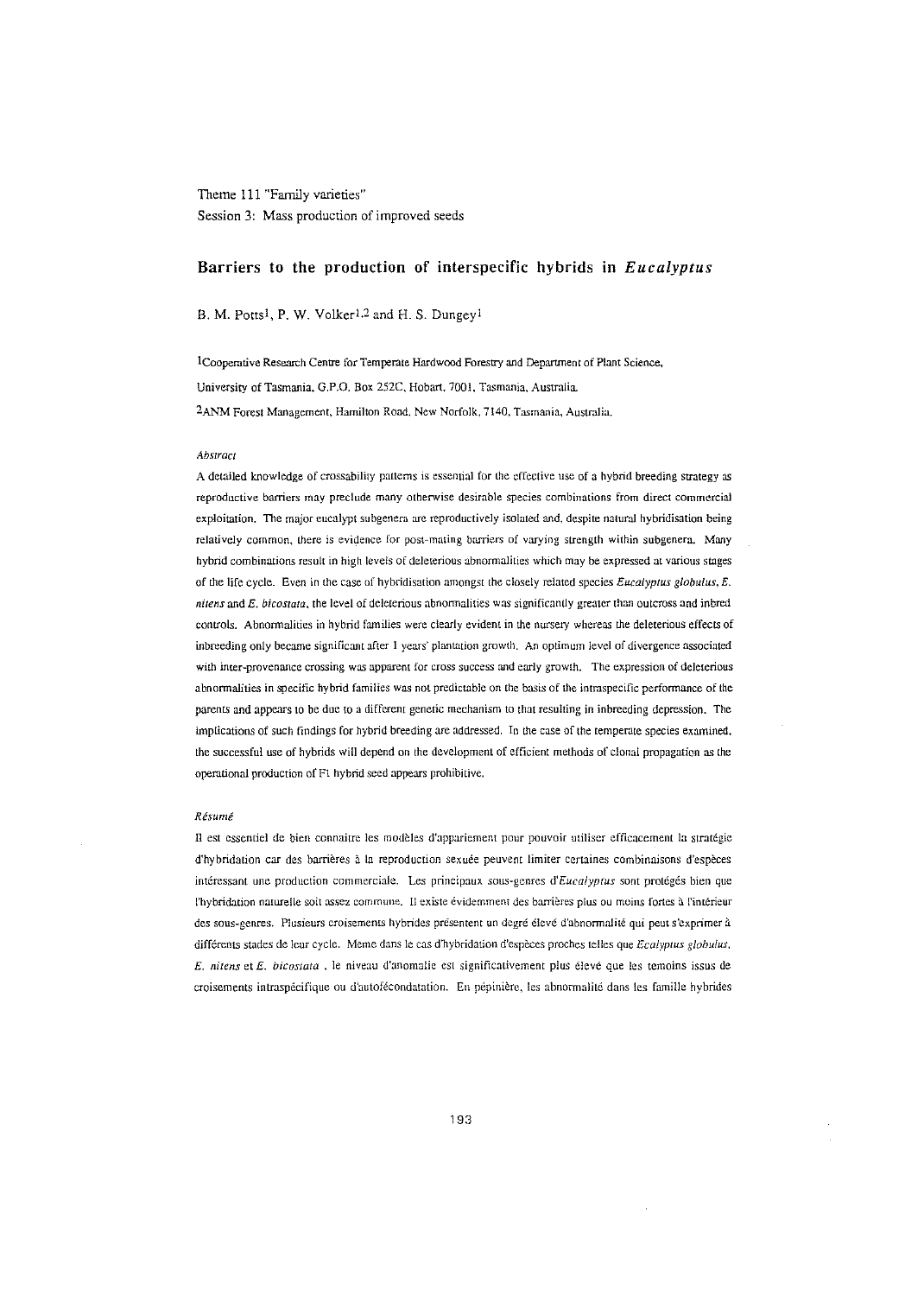etaient neues, alors que Ies effets non conformes dus al'aurofecondation ne sont apparus qu'apres un an de plantation. Un niveau optimal de divergence pour la réussite de croissement est lié aux croisement entre provenances. Dans ces families d'hybides specifiques l'apparition d'anomalies n'est pas previsible a partir de 13 performance intraspécifique des parents et semble probablement due à des mécanismes différents de ceux provenant d'une dépression génétique consanguine. L'implications de tels résultats pour un programme d'amélioration basé sur l'utilisation d'hybrides est discutée. Chez des espèces tempérées, l'utilization des hybides est sous dépendance de méthodes efficaces de multiplication clonale, car la phase opérationnelle de la production de graines F1 apparait prohibitive.

Keywords: *Eucalyptus, E. glohulus, E. nitens, E. gunnii,* hybridisation. breeding barriers, crossing, inbreeding

### **1 Introduction**

There is currently considerable interest in the use of interspecific hybridisaticn as a breeding strategy in *Eucalyptus* (Cauvin et al. 1987; Martin 1987, 1989; Kapoor and Sharma 1984; Pegg *et al.* 1989; Volker and Raymond 1989; Orme and Hetherington 1991; Vigneron 1991; de Little *et at.* 1992), yet little of the genetic or biological information to effectively assess or use a hybrid breeding strategy is currently available. Of particular interest is whether hybrid vigour exists and can be exploited in breeding programmes. While there are reports of hybrid vigour in interspecific hybrids of *Eucalyptus* (e.g. Boden 1964; Venkatesh and Sharma 1977a; Venkatesh and Sharma 1977b), intraspecific controls are usually absent or insufficient (e.g. open pollinations) and it is difficult to assess whether similar genetic gain could be achieved simply through the removal of inbreeding by wide intraspecific outcrossing. Superiority of interspecific hybrids may result from true heterosis (dependent on non-additive gene effects) or, as is more likely the case, be due to the beneficial combination of complementary traits (dependent on additive gene effects) (Martin 1989; Nik1es and Griffin 1991). In the latter case, hybridisation of species with complementary traits may result in synergistic effects in specific environments where neither of the species is well adapted (Sedgley and Griffin 1989; Martin 1989). Such a case, for example, is the *E. grandis* x *urophyl/a* hybrid used in Brazil, where the hybrid gains resistance to stem canker from *E. urophylla* and fast growth and good forrn from *E. grandis* (Campinhos and Ikemori 1989).

#### **2 Reproductive Barriers**

A detailed knowledge of crossability patterns is essential as reproductive barriers may preclude many otherwise desirable species combinations from direct commercial exploitation. At the prezygotic level, general trends have been noted in the genus (see Pryor 1976; Griffin *et al. 1988;* Ellis *et al,* 1991). The major subgenera are reproductively isolated (Pryor 1976; Griffin *et al,* 1988), as physiological barriers result in most pollen tube growth being arrested in the upper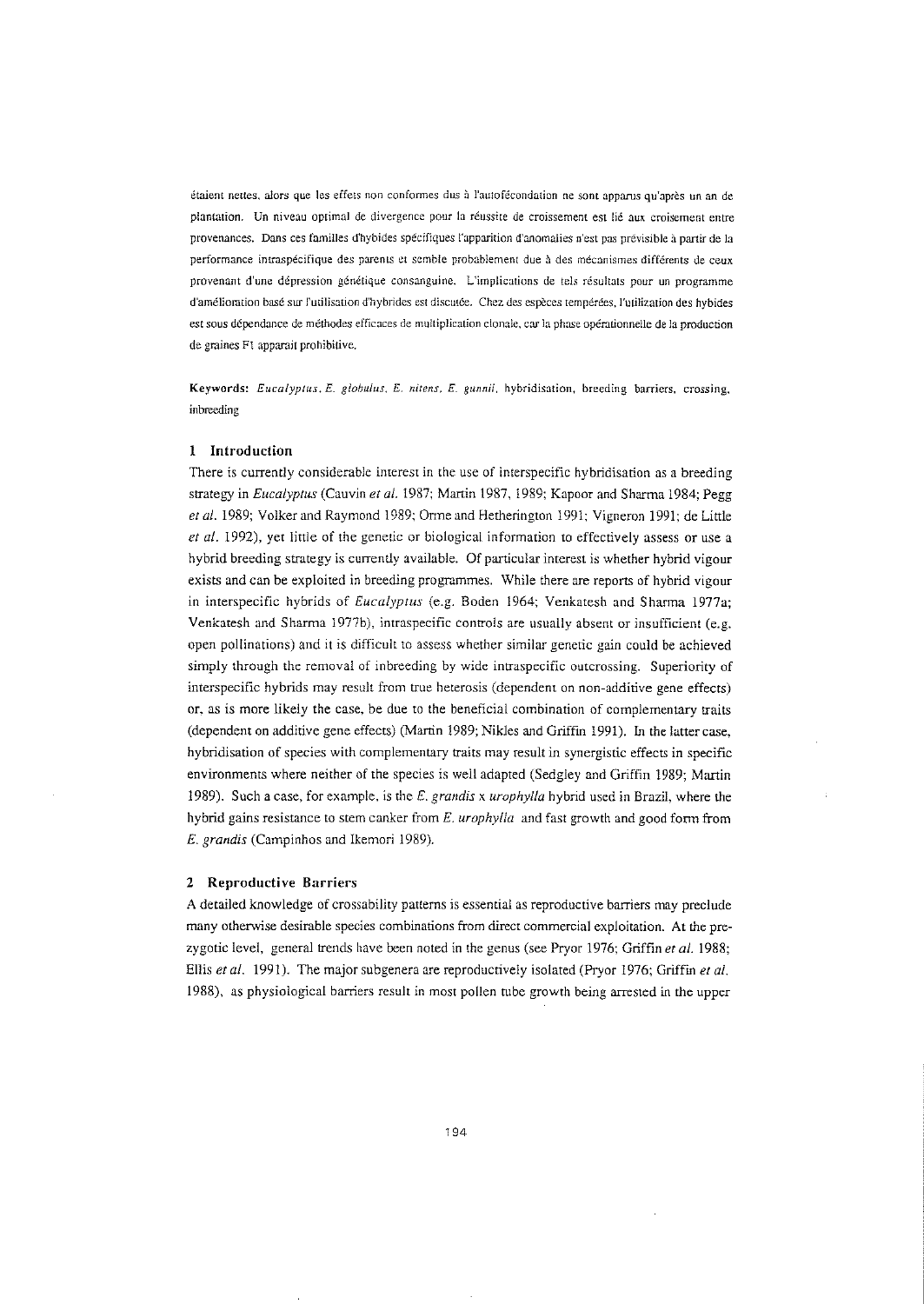style (Ellis *et al.* 1991). However hybridisation within subgenera is relatively common (Pryor 1976; Griffin *et al.* 1988) and, in many cases, controlled pollinations amongst closely related species (within Section) have demonstrated few post-mating, pre-zygotic barriers to seedset (Cauvin 1983; Potts et al. 1987; Tibbits 1989). Nevertheless, a major pre-zygotic barrier to hybridisation within subgenera has been identified which is structural and unilateral and is due to the pollen tubes of small flowered species being unable to grow the full length of the style of large flowered species (e.g. Potts and Savva 1989; Gore *et* at. 1990). In addition, there is mounting evidence to suggest that both pre-zygotic (Pryor 1957a; Ellis er *ai.* 1991) and postzygotic (e.g. Pryor 1957a, 1976; Pilipenka 1969; Potts *et al.* 1987; Griffin *et al.* 1988) barriers to crossing within subgenera increase with increasing taxonomic distance between species. An optimum degree of genetic/taxonomic divergence for cross success and the expression of hybrid vigour has been hypothesized (e.g. Potts *et al.* 1987; Martin 1987) resulting from the expression of inbreeding depression at one extreme and outbreeding depression in wide interspecific crosses at the other.

## 3 Case **studies**

Several recent studies undertaken in Tasmania have attempted to compare the success of hybridisation with different levels of inbreeding within the parental species. Wide intraspecific outcrosses of either species, usually inter-provenance crosses, have been used as controls to assess the effects of interspecific hybridisation. When the effects of inbreeding within the parental species are removed, these studies have revealed marked pre- and post-zygotic barriers to interspecific hybridisation, even between relatively closely related species.

## *E. gunnii x globulus*

Hybridisation of E. *gunnii* and E. *giobulus* (often treated as a subspecies - E. *giobulus* subsp. *globulus* [Chippendale 1988]) is of particular interest as this would allow the combination of genes of one of the most freezing-resistant species in the genus with genes of one of the faster growing, high pulp yielding species (Pryor 1957b; Cauvin et al. 1987; Potts et al. 1987; Orme and Hetherington 1991). These two species are grouped in the Same *Symphyomyrrus* series (Series *Viminaies;* Section *Maidenaria)* by Pryor and Johnson (1971). Earlier work demonstrated that the PI hybrid is relatively vigorous (Potts unpubl. data) with freezingresistance intermediate, but with slight partial dominance toward E. *globuius* (Tibbits *et al.* 1991). Previous crosses undertaken using the larger flowered species, E. globulus, as the female parent virtually all failed (Potts and Savva 1989; Gore *et at.* 1990; Fig. 1) whereas several crosses undertaken using two *E. gunnii* females in a natural stand at Snug Plains were successful (Potts and Cauvin 1988). These results were the stimulus for further investigation of this hybrid combination and in 1990, 14 unselected *E. gunnii* females growing in three natural stands on the Central Plateau of Tasmania were crossed in a factorial (NC II) design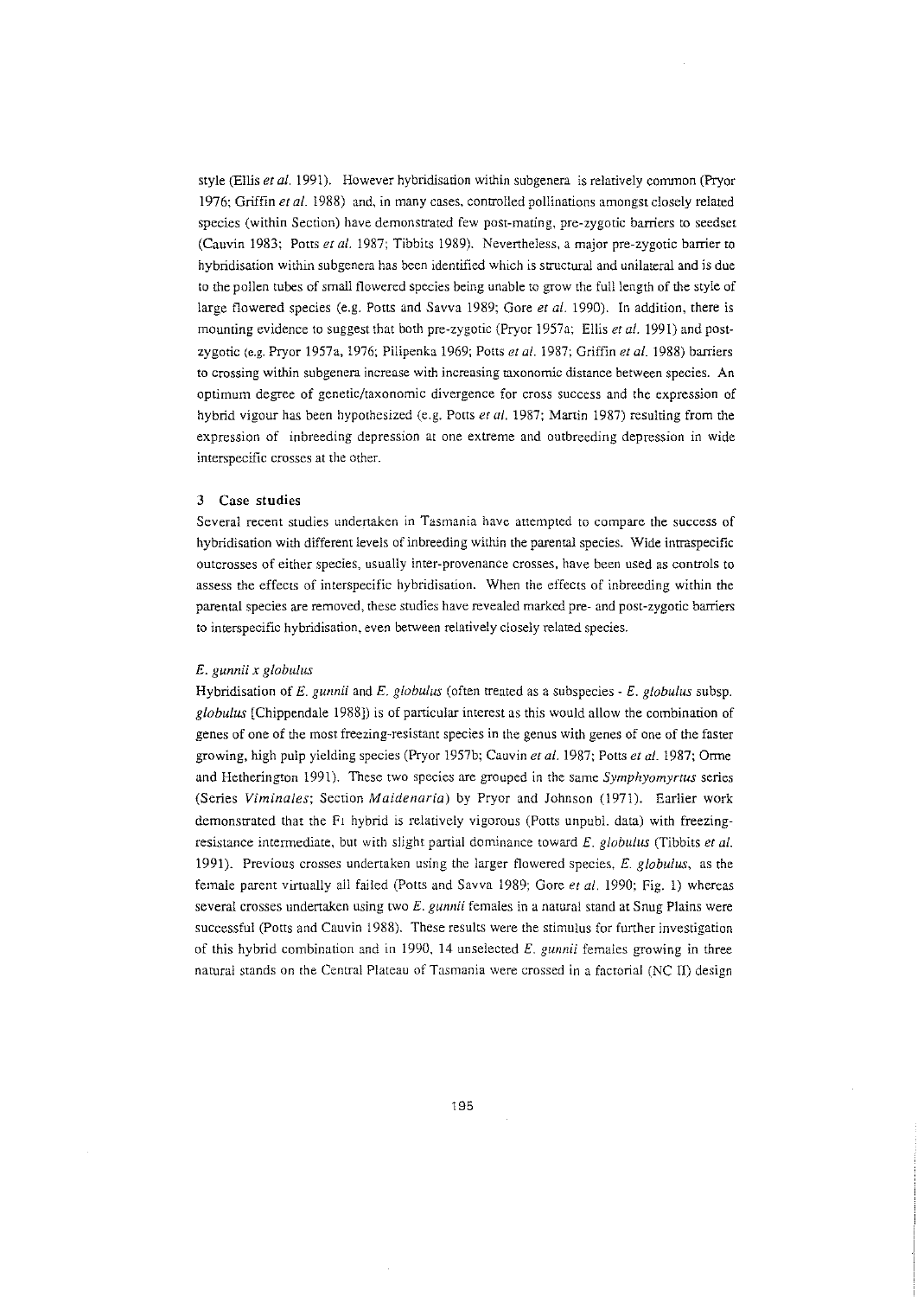with 8 E. globulus pollen parents selected by APPM Forest Products on the basis of growth rate and pulp yield. One inrra- and two inter-provenance outcrosses of E. *gunnii* were undertaken on each female as well as an unassisted self-pollination. Single-pair unrelated matings involving the  $8 E$ . globulus parents were provided by APPM as the outcross controls for *E. globulus.*

The results from this crossing programme indicated marked pre- and post-zygotic barriers to the



**Fig. 1.** The success of wide intraspecific (globxglob; n= 20) and interspecific *E. globulus* x *gunnii* F1 hybrid (globxgun;  $n=13$ ) crosses using E. globulus as the female parent. The percentage of successful crosses (a) and the mean number of seed obtained per flower pollinated (b) are indicated. Common letters indicate groups which are not significantly different at the  $P < 0.05$  level.



Fig. 2. The success of self (n=10), open-pollinated (n=15), intraspecific (gunxgun; n= 36) and interspecific *E. gunnii xg/obu/us* FI hybrid (gunxglob: n=76) crosses using *E. gunnii* as the female parent. The percentage of successful crosses (a) and the mean number of seed obtained per flower pollinated (b) are indicated. A cross was classified as unsuccessful if no viable seed was obtained. Common letters indicate groups which are not significantly different at the  $P < 0.05$  level.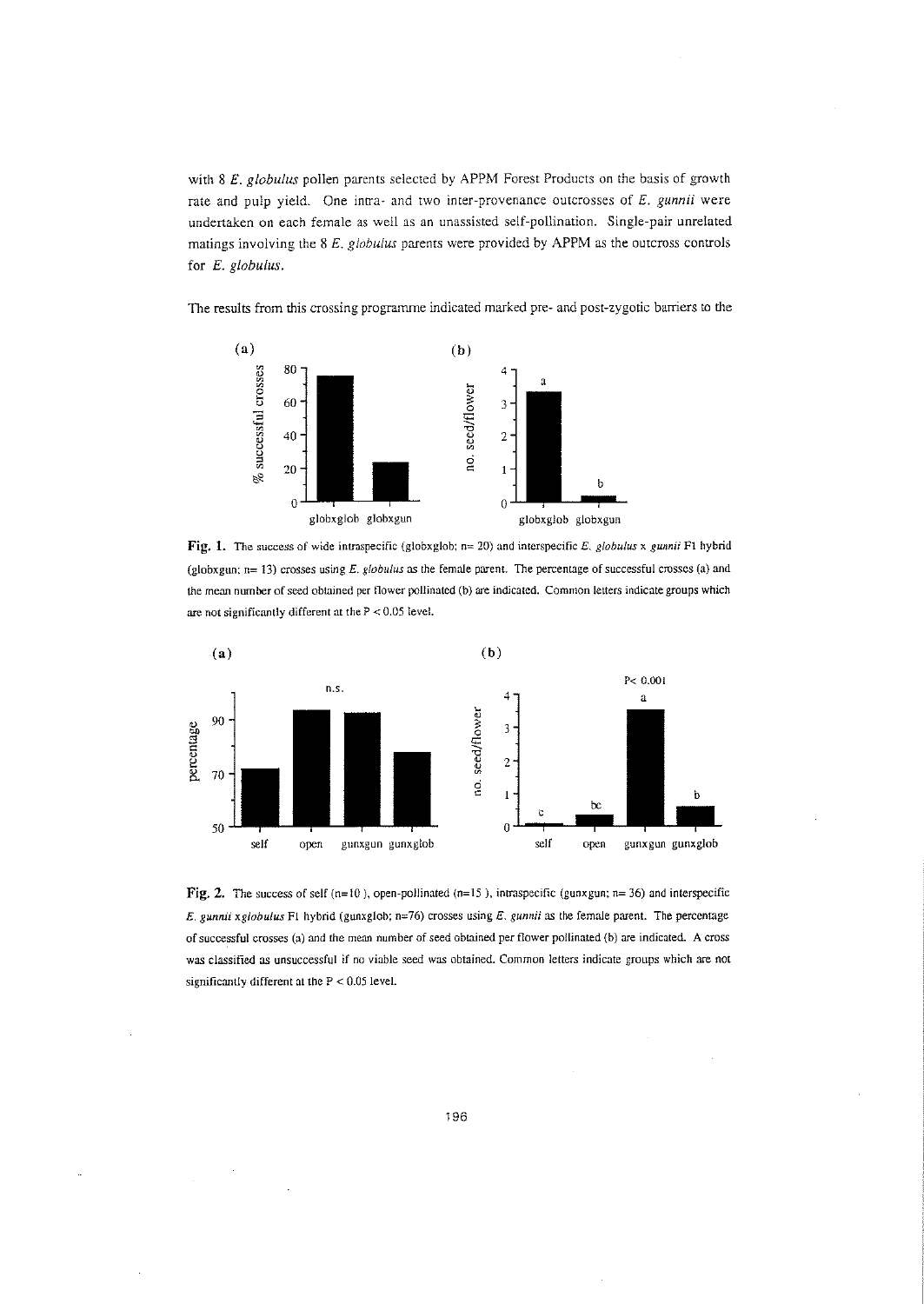production of the *E. gunnii* x *globulus* FI hybrid, even when the smaller flowered species is used as the female parent. Only 74% of the E. *gunnii* x *globulus* crosses were successful compared with 93% of the intraspecific controlled crosses on the same *E. gunnii* females (Fig. 2a). Capsule set, and the number of viable seed obtained per capsule, from the hybrid crosses was  $47\%$  (20.3 versus  $43.6\%$  capsules/flower crossed; P < 0.001) and 36% (3.3 vs 9.1 seed/capsule;  $P < 0.001$ ), respectively, of that obtained in the intraspecific outcrosses. This resulted in the total number of viable seed obtained per flower being reduced to only 16% of the intraspecific outcrosses (0.58 vs 3.53 seed/flower;  $P < 0.001$ ; Fig. 2b). The barrier to the production of the E. *gunnii* x *globulus* Fi hybrids was further accentuated by poor survival of the hybrid germinants when transferred from their agar (t.c.) germination medium (Fig. 3).

These pollinations were undertaken on E. *gunnii* females growing in high-altitude, natural stands and, while significant differences in cross success were observed between localities, the interaction between cross-type and locality was insignificant for all variables. Nevertheless, it is possible that the yield of hybrid seed may differentially increase in warmer, low-altitude, exotic environments because, for example, species may have different optimal temperatures for germination and pollen tube growth (Potts and Buchanan unpubl.).



**Fig. 3.** The percentage survival of germinants from *E. globulus* (globxglob; no. families =15) and *E. gunnii* (gunxgun: n=17) intraspecific families and interspecific *E. gunnii* x *globulus* FI hybrid (gunxglob; n=23) families. Data was arc-sine transformed for analysis and common letters indicate groups which are not significantly different at the P < 0.05 level. (Data provided by W. Tibbits, APPM Forest Products)

## E. *nitens x globulus*

*E. nitens and E. globulus* are the two most important forestry species in south-eastern Australia (Volker and Raymond 1989; de Little *et al.* 1992). The two species are closely related and are grouped in the same subseries (Subgenus *Symphyomyrtus,* Series *Viminales,* Subseries *Globulinae)* (Pryor and Johnson 1971). Commercial interest in hybridisation between these two species lies in the potential to combine the fast growth, coppicing ability, resistance to specific insect pests and high pulp yields of *Eucalyptus globulus* with the fast growth and better freezing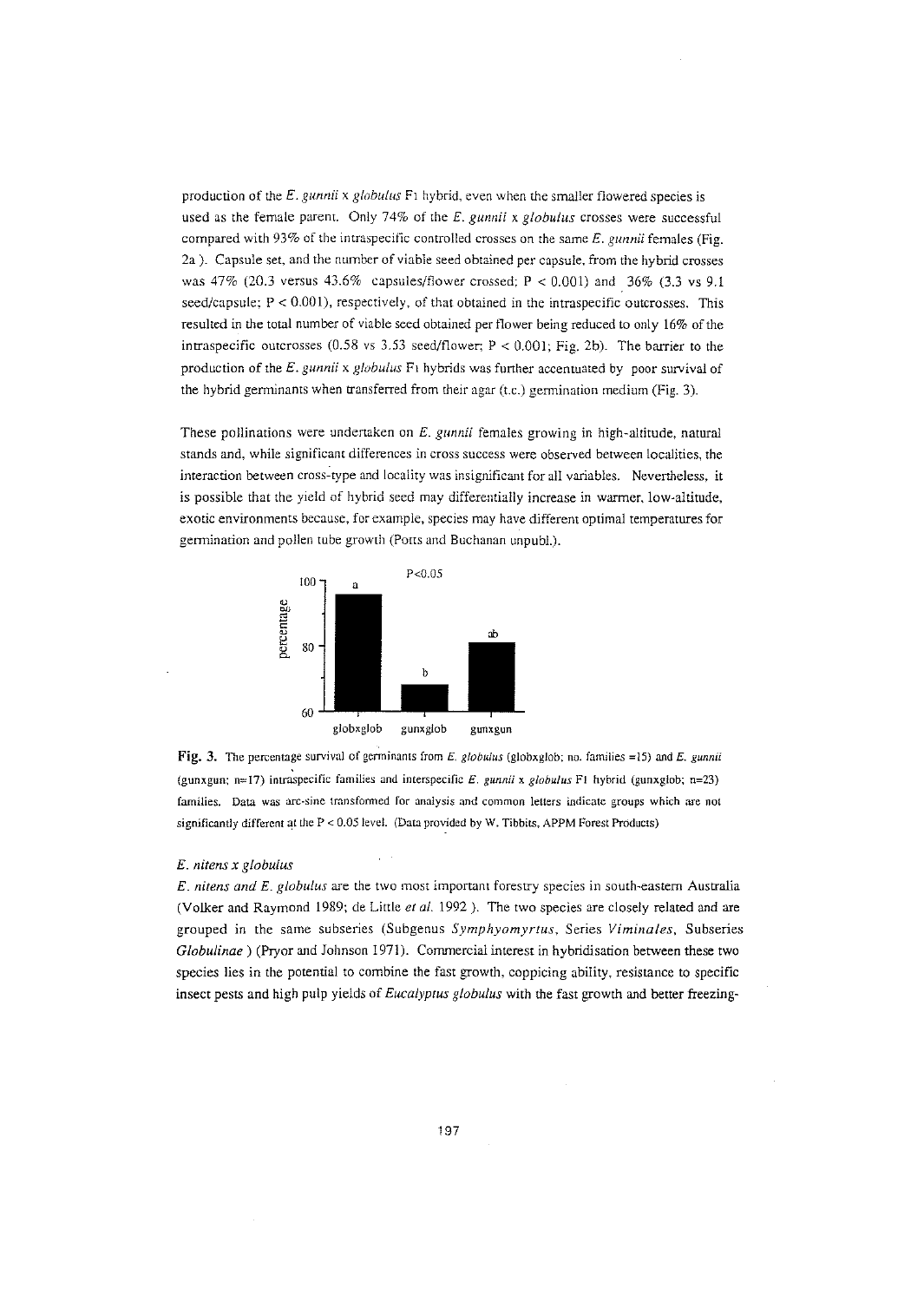resistance of *Eucalyptus nitens* and to eliminate negative traits such as *E. globulus'* susceptibility to *Mycosphaere//a spp.* leaf spot fungi and the poor branch shedding and rooting abilities of *E. nitens* (Volker and Raymond 1989; de Little *et al.* 1992). However, there are difficulties as *E. nitens* and *E. g/obulus* differ markedly in flower size and the Pi hybrid can only be produced using the smaller flowered E. *nitens* as the maternal parent due to the style of E. *globulus* being too long for the short pollen tube of *E. nitens* to reach the ovary (Gore *et al.* 1990). There is considerable interest in breaking this unilateral barrier as the *E. globulus* flower is relatively large, is easy to emasculate and pollinate, and has the potential to produce larger and greater numbers of seed than an *E. nltens* flower. However to date, treatments such as artificially shortening the *E. globulus* style have been unsuccessful (Gore *et at.* 1990).

Following the initial success of a small scale planting of hybrids between these two species (Tibbits 1988, 1989), a large crossing programme between and within these two species was undertaken by the CSIRO. The crossing design involved an 8 x 26 factorial within E. *globulus,* a 10 x 10 half-diallel amongst E. *nitens* parents from the Toorongo provenance, and a 6 x 14 E. *nitens* x *globulus* factorial. Open-pollinated seed was also obtained from all parents and females were all self-pollinated (unassisted and assisted). The major *E. globu/us* factorial was partitioned into smaller inter- and intra-provenance factorials involving trees from the Bass Strait Islands (King Island and Flinders Island) and the more southern Taranna provenance, resulting in four different levels of inbreeding within E. *globulus* (selfs, o.p.'s, intra- and inter-provenance crosses; see Volker and Orme [1988] for provenance details). The same parents used in the interspecific factorial were used in the intraspecific crosses to allow direct comparison of genetic parameters. Progenies from these crosses along with several controlled crosses of *E. bicostata* (often treated as a subspecies of E. globulus ) and its Fi hybrid with E. globulus were planted on several sites in 1990 using a modified  $\alpha$ -lattice design (4 reps of 5 tree plots per family per site) (Patterson and Williams 1976). However, due to limited seed availablility, most of the hybrid families were planted on only a single site at West Ridgley. Tasmania. Families in this trial were assessed in the nursery for the frequency of deleterious abnormalities and after one years' plantation growth for 'severe' and 'potentially lethal' abnormalities and mortality.

There were marked pre- and post-z.ygotic barriers to both the production of the E. *nitens* x *globulus* Fr hybrids and inbreeding in both species. Seed was obtained from only 37% and 56% of the selfpollinations of *E. globuius* and *E. nitens,* respectively, whereas over 90% of the intraspecific outcrosses were successful (Fig. 4a). All of the *E. nitens* x *nitens* crosses attempted were successful to some extent, whereas seed was obtained from only 81% of the hybrid crosses undertaken on the same females. Capsule set and the number of viable seed obtained per capsule from the hybrid crosses was  $69\%$  (21.7 versus 31.2% capsules/flower crossed; P > 0.05) and 50% (3.2 vs 6.5 seed/capsule;  $P < 0.01$ ), respectively, of that obtained in the intraspecific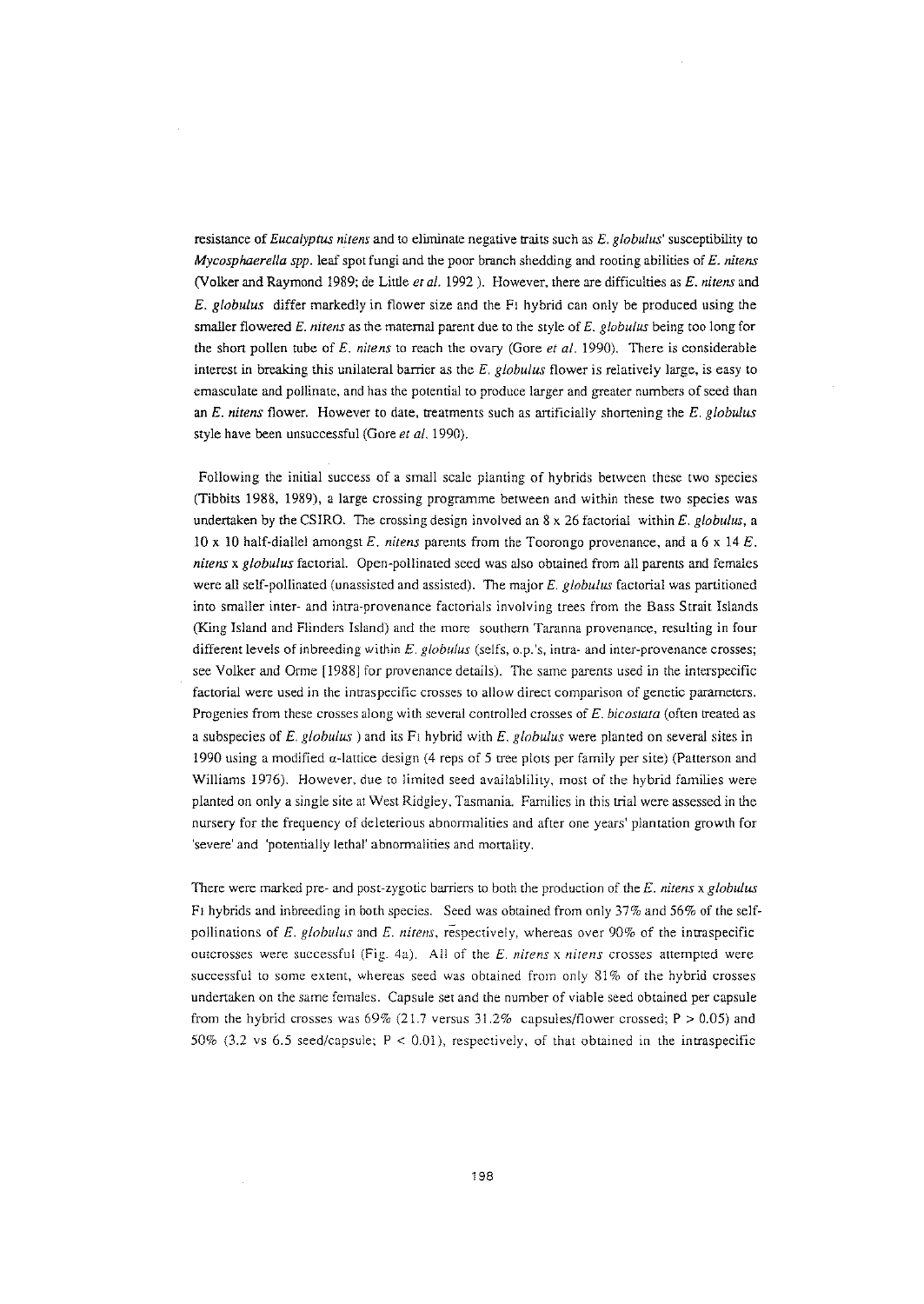outcrosses. This resulted in the total number of viable seed obtained per flower in hybrid crosses being only 35% of that obtained in the intraspecific outcrosses (0.68 vs 1.95 seed/flower;  $P \le$ 0.01; Fig. 4b), which is significantly greater than the 2.6% for unassisted self-pollination (0.05 seed/flower). There was no significant relationship between the average success of the male parents in pure species compared with hybrid combination, as measured by either capsule set (cap/fl  $r = 0.32$  n.s.; d.f. = 24), seed set per flower crossed (sd/fl  $r = 0.28$  n.s.) or per capsule collected (sd/cap  $r = 0.22$  n.s.). Thus, male success in pure species crosses cannot be used as a predictor of cross success in hybrid combination.



Fig. 4. The success of self (n=8), intraspecific (NxN; n= 45) and interspecific E. nitens x globulus F1 hybrid (NxG: »=124) crosses using E. *nitens* (N) as the female parent and selfs (n=8), intraprovenance (GxGC; n=91) and interprovenance (GxGW; n=114) crosses using  $E$ . globulus (G) as the female. Histograms indicate (a) the percentage of genetically different crosses in which at least some viable seed was obtained and (b) the number of viable seed obtained per flower pollinated. Common letters indicate groups which are not significantly different at the P < 0.05 level.



Fig. 5. The percentage mortality and of severe or potentially lethal abnormalities recorded after 1 years' plantation growth. Percentages are maximum likelihood estimates derived from a logit model (CATMOD. SAS). Codes are detailed in Table 1.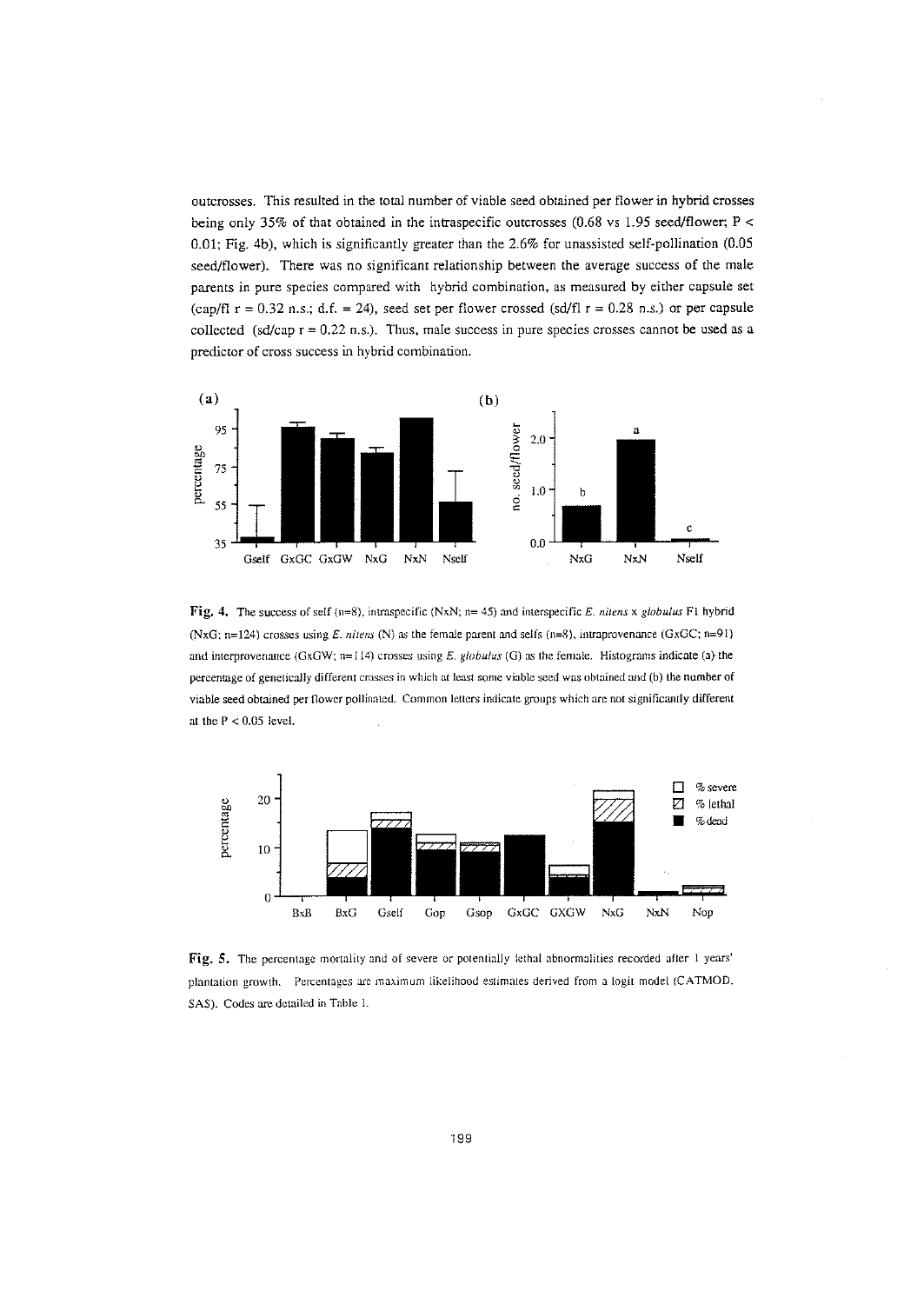Table 1. The success of *E. nitens* and *E. globulus* crosses in the nursery and after 1 years' plantation growth

The table indicates the number of families assessed (nursery) and in which deleterious abnormalities or abnormalities and mortalities were recorded in the nursery and plantation respectively, the number of individuals assessed and the percentage abnormal in the nursery and abnormal and dead in the plantation.

 $(1$  includes mortalities plus severe and potentially lethal abnormalities in the plantation)

 $\mathcal{A}$ 

l,

|                                    | Families |                                   |            |      | Individuals     |      |                                   |  |
|------------------------------------|----------|-----------------------------------|------------|------|-----------------|------|-----------------------------------|--|
| Cross type                         | N        | % with abnormalities <sup>1</sup> |            | N    | Nursery<br>$\%$ | N    | Plantation<br>$\%$                |  |
|                                    |          | Nursery                           | Plantation |      | abnormal        |      | abnormal <sup>1</sup><br>$+$ dead |  |
| E. bicostata (BxB)                 | 4        | 0.0                               | 0.0        | 398  | 0.0             | 95   | 0.0                               |  |
| E. bicostata x globulus (BxG)      | 6        | 66.7                              | 83.3       | 108  | 18.5            | 104  | 13.5                              |  |
| E. globulus                        |          |                                   |            |      |                 |      |                                   |  |
| - self (Gself)                     | 3        | 33.3                              | 33.3       | 64   | 1.6             | 58   | 17.2                              |  |
| - o.p. natural stand (Gop)         | 25       | 16.0                              | 72.0       | 645  | 1.2             | 491  | 12.6                              |  |
| - o.p. seed orchard (Gsop)         | 8        | 37.5                              | 50.0       | 309  | 2.5             | 155  | 11.0                              |  |
| $-$ intraprovenance ( $GxGC$ )     | 84       | 3.6                               | 53.0       | 1913 | 0.2             | 1641 | 12.5                              |  |
| - interprovenance (GxGW)           | 86       | 16.2                              | 49.4       | 2085 | 3.2             | 1809 | 6.1                               |  |
| $E$ . nitens x globulus $F1$ (NxG) | 43       | 37.2                              | 76.7       | 690  | 12.9            | 643  | 21.6                              |  |
| E. nitens - intraprovenance (NxN)  | 36       | 8.3                               | 13.9       | 869  | 0.8             | 703  | 0.7                               |  |
| - o.p. seed orchard (Nop)          | -10      | 10.0                              | 20.0       | 1298 | 0.1             | 210  | 1.9                               |  |

The barrier to the production of the *E. nitens*x *globulus* FI hybrids was further accentuated by high levels of abnormalities and differential mortality in early stages of the life cycle, The deleterious effects of hybridisation were manifest in the nursery but inbreeding effects only became evident after I years' plantation growth (fable I ; Fig. 5). Hybrids of *E. globulus* with both *E. bicostata* and *E. nitens* had significantly (P < 0.00 1) higher levels of abnormalities in the nursery than any of the pure species crosses. 13% of the *E. globulus* x *nitens* FI hybrids were recorded as having deleterious abnormalities in the nursery and integrating mortality, this increased to 22% after one years' plantation growth. In contrast, mortality and deleterious

 $\sim$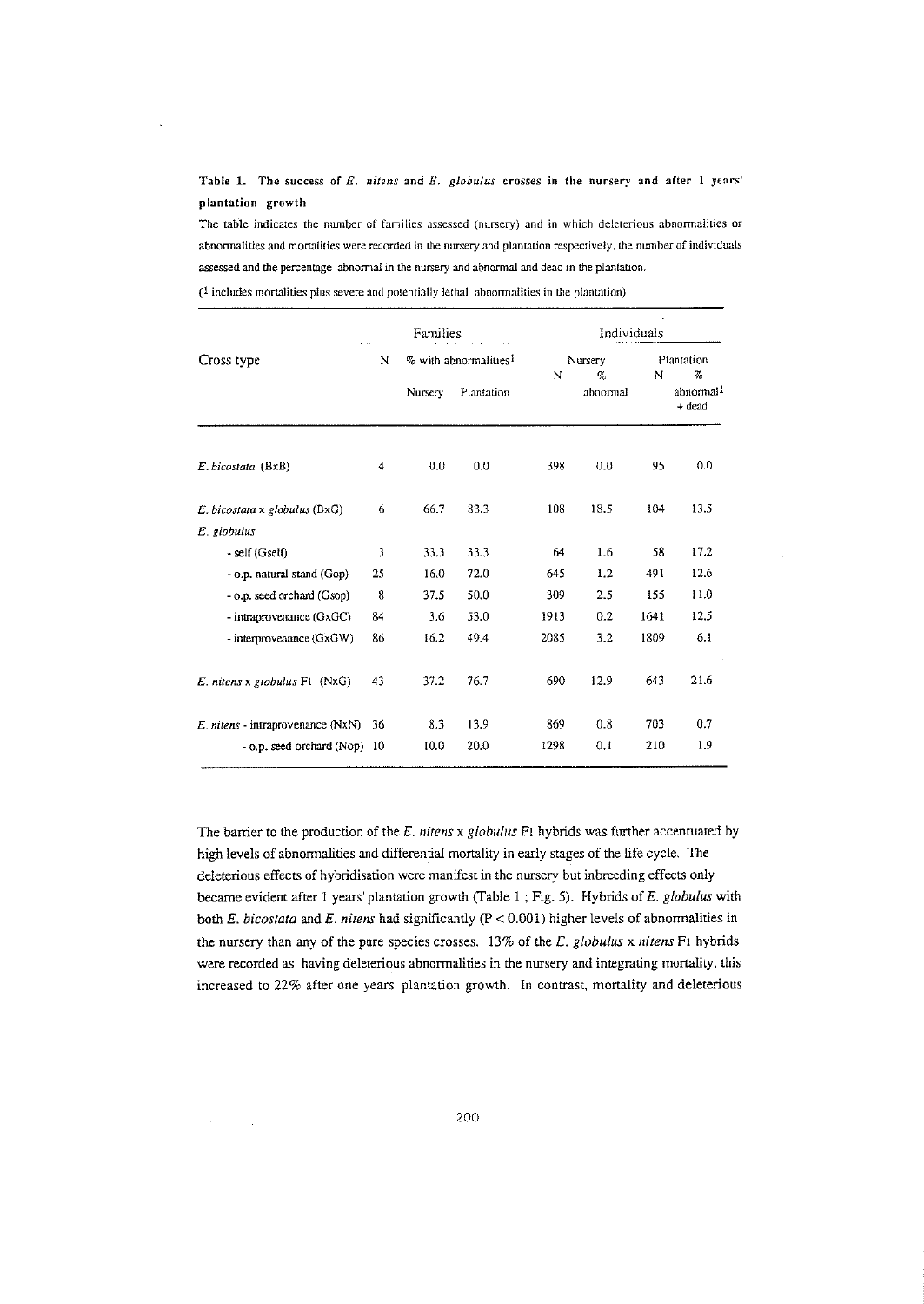abnormalities after one year accounted for a loss of only  $6\%$  and  $1\%$  of the of E. globulus (interprovenance) and E. *nitens* outcrosses, respectively. The highest levels of abnormal seedlings in the nursery occurred in the 6 *E. bicostata* x *globulus* Fi families. However, losses in the field were comparable to that observed with high levels of inbreeding in  $E$ . globulus, although still significantly ( $P < 0.01$ ) greater than in inter-provenance crosses of E, globulus and the E. *bicostata* outcrosses. Losses between germination and planting out in the nursery were not assessed, therefore the magnitude of early post-zygotic selection may be underestimated. The expression of deleterious abnormalities in specific hybrid families was not predictable on the basis of the levels of abnormalities in pure species combinations which, coupled with the fact that the deleterious abnormalities are expressed at an earlier stage in the life cycle, suggests that they result from a different genetic mechanism to that resulting in inbreeding depression.

## **4 Discussion**

A major limitation to the exploitation of intraspecific outcrosses and interspecific hybrids amongst the cool temperate species examined is clearly the ability to economically mass produce propagules. Differences in flowering time within and amongst these species and diffences in flower morphology necessitates the use of controlled pollination (Volker *et at.* 1988). In the closely related species examined, hybrid seed production is 16-35% less than that of intraspecific outcrosses, and deleterious abnormalities.and mortality in hybrid progenies may be over three to four times higher. At [east some of the selective cost of these deleterious abnormalities can be reduced by roguing in the nursery, however, this does not appear to be the case with inbreeding where the post-zygotic effects seem to manifest later in the life cycle. Wide crossing within both  $E$ . nitens and  $E$ . globulus minimised the level of deleterious genetic effects and this optimum is also reflected in the early growth rate of plants of normal phenotype (data not shown). These early results suggest that adoption of breeding strategies which exploit wide intraspecific crossing may avoid many of these problems. Nevertheless, despite high levels of abnormalities and mortality in many of the *E. globulus* x *nitens* hybrid families, the early vigour of survivors of normal phenotype was comparable to that of intraspecific outcrosses and, with Fl hybrids generally intermediate in frost resistance (Tibbits *et al. 1991),* there is still the potential for selection of productive hybrid genotypes. However, where complementarity is being exploited, the relative performance of hybrids will be environmentally dependent (e.g. Martin 1989), necessitating testing of hybrids and parental controls across a range of environments. Clonal multiplication prior to field testing would thus be advantageous where controlled cross seed is limited and this strategy is currently being adopted with the E. *gunnii* x *globulus* crosses.

The commercial exploitation of hybrid selections will clearly depend on the concurrent development of techniques for clonal propagation. Controlled pollination of E. *nitens,* for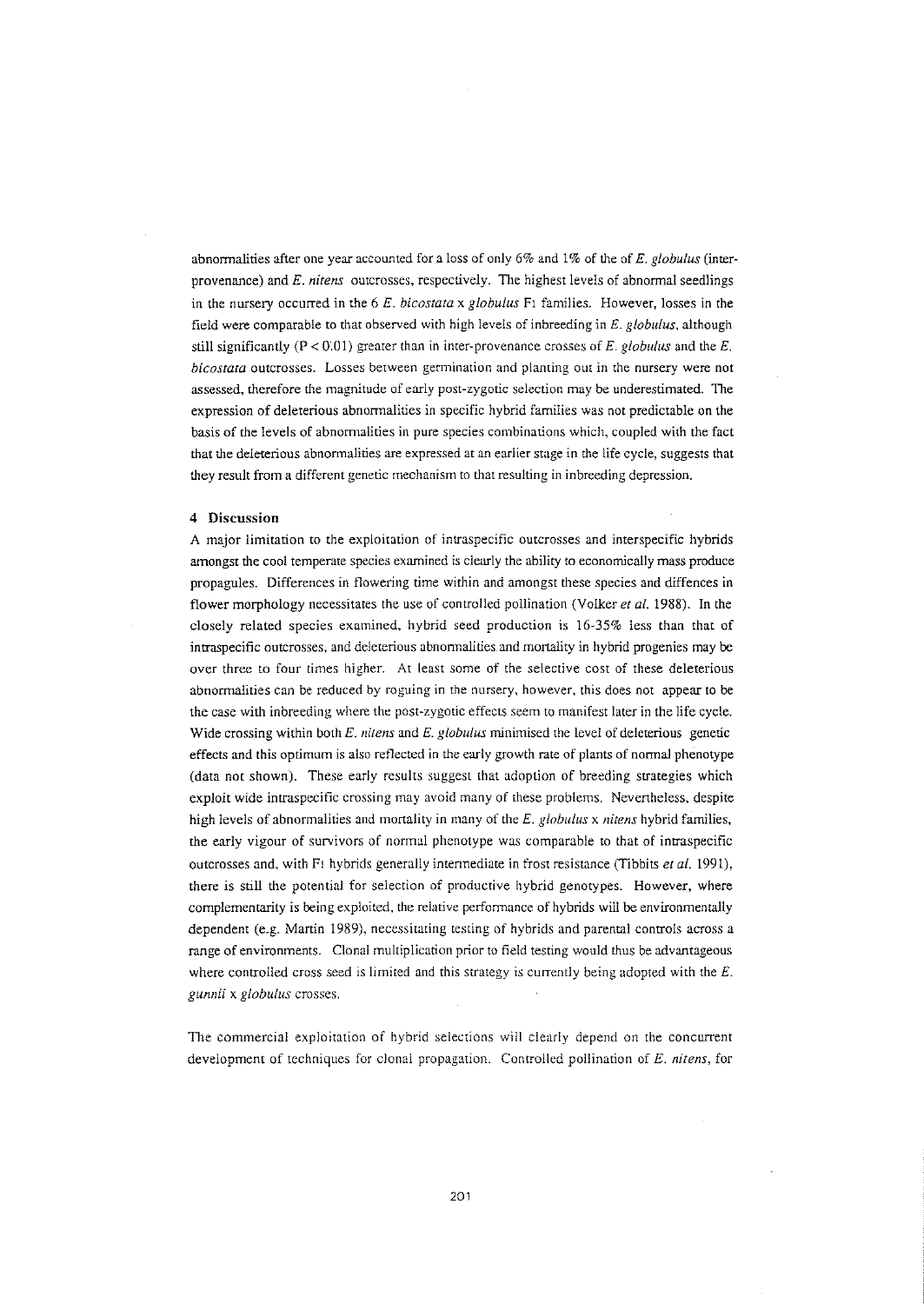example, is extremely time consuming and, with relatively low seed yields even with intraspecific crosses, the operational production of hybrid seed is not practical. While subtropical and tropical species and their hybrids are readily vegetatively propagated by cuttings (e.g. Marien 1991), this is not the case for the cool temperate eucalypt species such as  $E$ . *globulus* and *E, nitens* for which micropropogation techniques are still being developed (de Little et al. 1992). Nevertheless, improved cloning potential may be a by-product of hybridisation with species which are more readily propagated from cuttings. The early expression of deleterious genetic effects in the hybrids examined means that seedlings can be beneficially screened prior to cloning. However, cloning directly from seed is often used to circumvent the problem of obtaining sterile vegetative material for use with micropropagation techniques (e.g. Willyams et  $al.$  1992). In the case of interspecific hybrids, our data would suggest that such precocious cloning may incorporate a large percentage of deleterious abnormalities. This problem would not be as severe when establishing clones or mother plants from more advanced seedlings and would be further reduced by the use of more advanced material, although problems with juvenility and sterility then arise.

## **Acknowledgements**

The  $E$ . nitens x globulus crossing programme was instigated by Dr. A. R. Griffin and undertaken in 1987-1989 by the CSIRO Division of Forestry (P. Volker) with assistance from the Australian Special Rural Research Fund, Both hybridisation projects were supported by APPM Forest Products.

#### **References**

Boden, R. W. (1964). Hybridisation in *Eucalyptus. Indian Forester* 90, 581-586.

- Campmhos, E., and Ikemori. Y. K. (1989), Selection and management of the basic population *Eucalyptus grandis* and *E. urophylla* established at Aracruz for the long term breeding programme. In 'Breeding Tropical Trees: Population structure and genetic improvement strategies in clonal and seedling forestry. Proceedings of the lUFRO conference, Pattaya, Thailand, November 1988'. (Eds G. L. Gibson, A. R, Griffin, and A. C. Matheson.) pp. 169-175. (Oxford Forestry Institute: Oxford and Winrock International: Virginia.)
- Cauvin, B. (1983), *'Eucalyptus* hybridauon controlee. Premiers resulrars. In *'Annales* de *recherches sylvicoles'.* pp. 85-117. (Association Poret-Cellulose: Paris.)
- Cauvin. B., Potts, B. M., and Potts, W, C. (I987l. *'Eucalyptus:* Hybridation artificielle barrieres et heredite des caracteres.' In 'Annales de recherches sylvicoles'. pp. 255-303. (Association Forêt-Cellulose: Paris.)
- Chippendale, G. M. (1988). *'Eucalyptus, Angophora (Mynaceae).* Flora of Australia, Vol. 19.' (Australian Government Publishing Service: Canberra.j
- de Little. D, W.. Tibbits. W, N.. Rasmussen. G. F. and Ravenwood. I. C, (1992). Genetic improvement strategy for APPM eucalypt tree-Iarms in Tasmania. (this volume).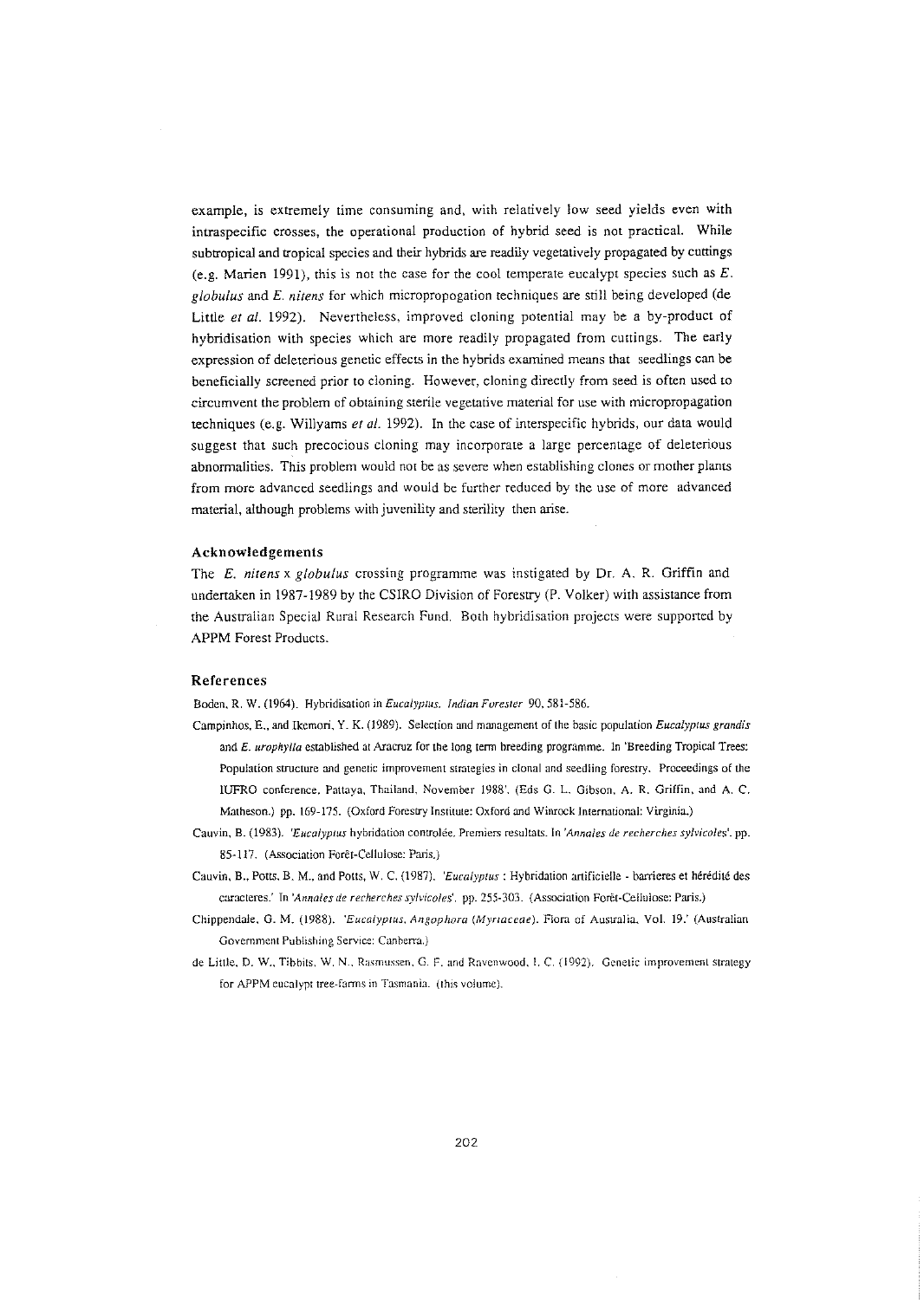- Ellis. M. F.• Sedgley, M., and Gardner, J. A. (1991). Interspecific pollen-pistil interaction in *Eucalyptus* L'Her. *(Myrtaceae)*; the effect of taxonomic distance. *Annals of Botany* 68, 185-194.
- Gore, P. L.. Potts, B. M., Volker, P. W., and Megalos, J. (1990). Unilateral cross-incompatibility in *Eucalyptus:* the case of hybridisation between *E. globulus* and *E. nitens. Australian Journal of Botany* 38, 383-394.
- Griffin, A. R., Burgess, I. P. and Wolf. L. (1988). Patterns of natural and manipulated hybridisation in the genus *Eucalyptus* L'Herit. - a review. *Australian Journal ofBotany* 36, 41-66.
- Kapoor, M. L., and Sharma. V. K. (1984). Potentiality of genetic manipulation for increasing biomass production in *Eucalyptus. The Indian Forester* 110,814-819.
- Marien, J. N. (1991). Clonal forestry in Morocco. In 'Intensive Forestry: The Role of Eucalypts. Proceedings of the IUFRO symposium, P2.02-01 Productivity of Eucalypts, 2-6 September 1991'. (Eds A. P. G. Schönau.) pp. 126-132. ( Southern African Institute of Forestry: Durban, South Africa.)
- Martin, B. (1987). Strategic d'amelioration genetique des *Eucalyptus.* In 'Symposium sur la Sylviculture et L'Amelioration Genetique Des Arbres Forestiers Centro de Investigaciones Y Experiencias Forestales (C.LE.F)'. pp. 101-127. (Buenos-Aires, Argentine.)
- Martin, B. (1989). The benefits of hybridization. How do you breed for them? In 'Breeding Tropical Trees: Population structure and genetic improvement strategies in clonal and seedling forestry. In 'Proceedings of the IUFRO conference, Patraya. Thailand, November 1988'. (Eds G. L. Gibson, A. R. Griffin. and A. C. Matheson.) pp. 79-92. (Oxford Forestry Institute: Oxford and Winrock International: virginia.)
- Nikles, D. G. and Griffin, A. R. (1991). Breeding hybrids of forest trees: definitions. theory. some practical examples. and guidelines on strategy with tropical acacias. In 'Breeding Technologies for Tropical Acacias (ACIAR Proceedings No. 37)'. (Eds L. T. Carron and K. M. Aken.) pp. 101-109. (Australian Centre for International Agricultural Research: Canberra.)
- Orme. R. K.. and Hetherington, S. J. (1991). Benefits of hybridisation for the temperate eucalypts. In 'Intensive Forestry: The Role of Eucalypts. Proceedings of the IUFRO symposium, P2.02-01 Productivity of Eucalypts, 2-6 September 1991'. (Eds A. P. G. Schonau.) pp. 268-275. ( Southern African Institute of Forestry: Durban, South Africa.)
- Patterson, H. D. and Williams, E. R. (1976). An new class of resolvable incomplete block designs. *Biometrika* 63. 83-92.
- Pegg, R. E., Nikles, D. G., and Haijia, L. (1989). Eucalypt hybrid performance in the Dongmen project, People's Republic of China. In 'Breeding Tropical Trees: Population structure and genetic improvement strategies in clonal and seedling forestry. Proceedings of the IUFRO conference. Pattaya, Thailand. November 1988'. (Eds G. L. Gibson. A. R. Griffin. and A. C. Matheson.) pp. 416-417. (Oxford Forestry Institute; Oxford and Winrock International; Virginia.)
- Pilipenka. F. S. (1969). Hybridisntion of eucalypts in the USSR. Akademiya Nauk SSSR. Botanicheski Insdtut. Trudy 6th series. Introduktsiya Rastemi Zelende Strolrel'stvd No.9, 5-68.
- Pous, B. M., and Cauvin, B. (1988). Inbreeding and interspecific hybridisation of *Eucalyptus.* In 'Proceedings of the International Forestry Conference for the Australian Bicentenary'. (The Australian Forest Development Institute: Albury-wodonga. Australia.)